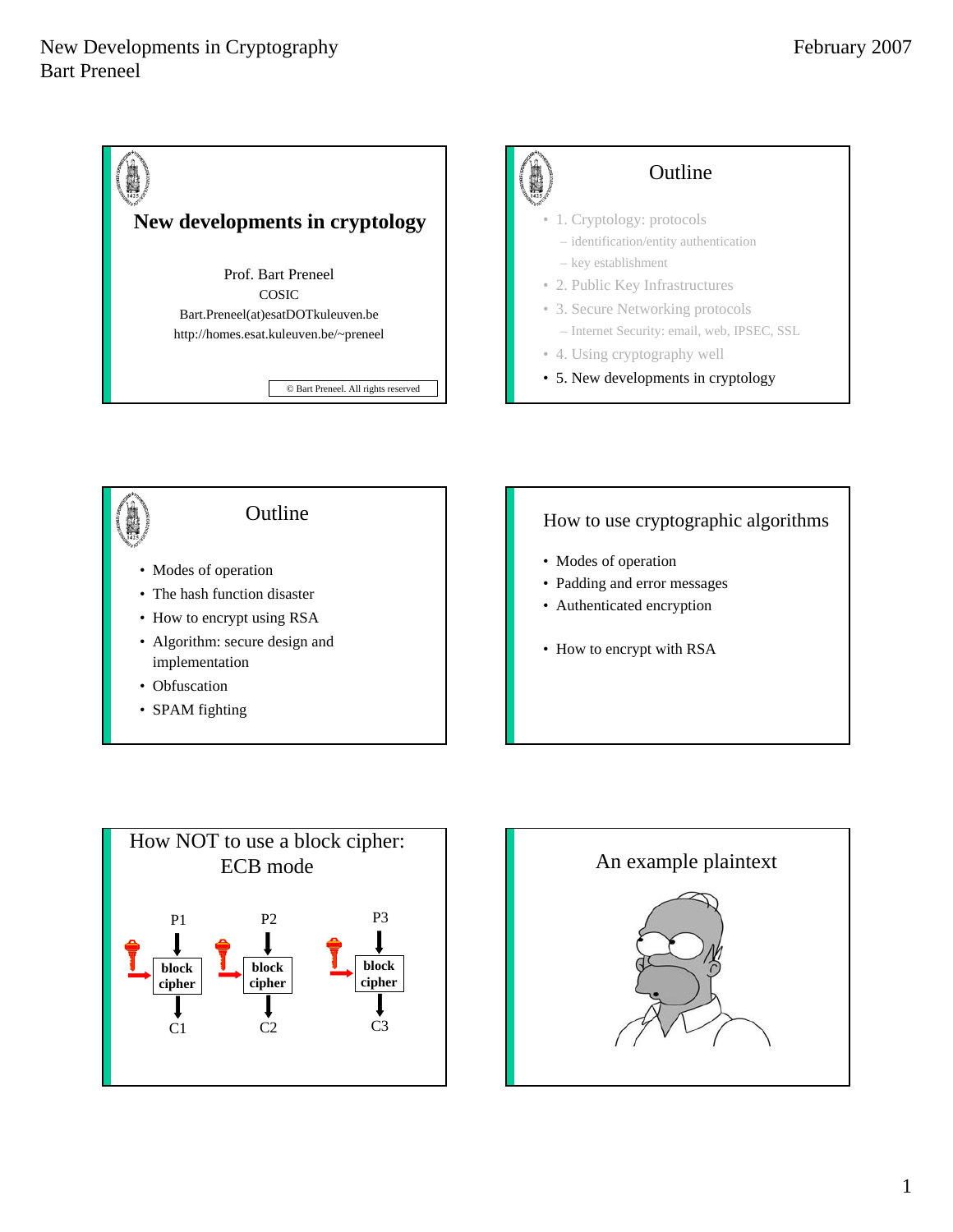









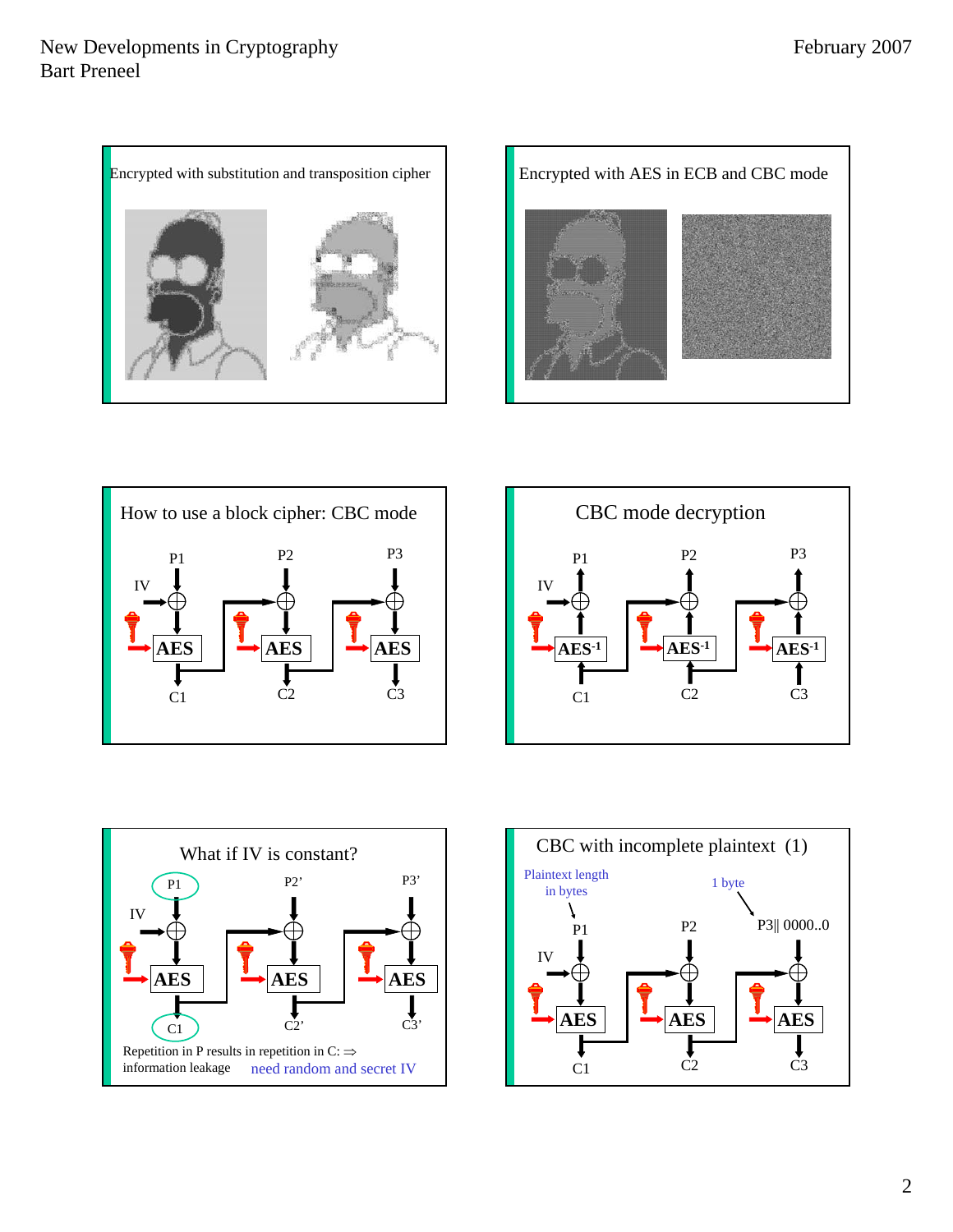



## Modes of Operation

- CTR mode allows for pipelining – Better area/speed trade-off
- authentication: E-MAC
	- CBC-MAC with extra encryption in last block
- authenticated encryption:
	- most applications need this primitive (ssh, TLS, IPsec, …)
	- for security against chosen ciphertext this is essential





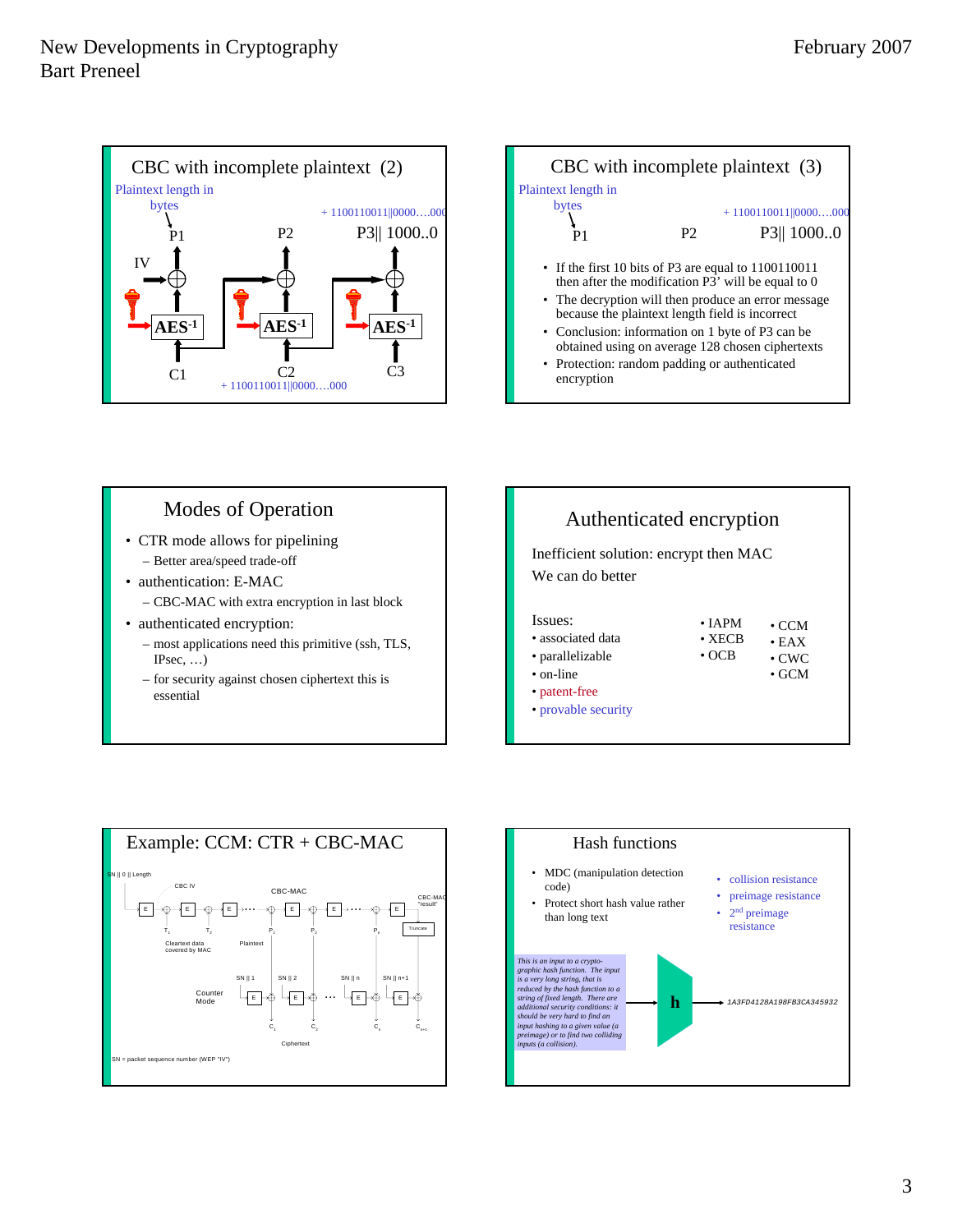



#### SHA-1

- SHA designed by NIST (NSA) in '93 • redesign after 2 years ('95) to SHA-1
- 
- Collisions found for SHA-0 in 2<sup>51</sup> [Joux+'04]
- Reduced to  $2^{39}$  [Wang+'05]
- **Collisions for SHA-1 in 263 [Wang+'05]**
- **Structured collisions for SHA-1 found for 64 out of 80 rounds [De Cannière-Rechberger'06]**
- **Prediction: collision for SHA-1 in 2007**

From: "Cryptography Simplified in Microsoft .NET" msdn\_ Paul D. Sheriff (PDSA.com) [Nov. 2003]

#### **How to Choose an Algorithm**

- For example, SHA1 uses a 160-bit encryption key, whereas MD5 uses a 128-bit encryption key; thus, SHA1 is more secure than MD5.
- Another point to consider about hashing algorithms is whether or not there are practical or theoretical possibilities of collisions. Collisions are bad since two different words could produce the same hash. SHA1, for example, has no practical or theoretical possibilities of collision. MD5 has the possibility of theoretical collisions, but no practical possibilities.

In October 2006 this information is still available on MSDN

## Impact of collisions (1)

- collisions for MD5, SHA-0, SHA-1
	- two messages differ in a few bits in 1 to 3 512-bit input blocks
	- limited control over message bits in these blocks
	- but arbitrary choice of bits before and after them

#### what is achievable?

- 2 colliding executables
- 2 colliding postscript documents and gif files [Lucks, Daum '05]
- 2 colliding RSA public keys thus with colliding X.509 certificates [Lenstra, Wang, de Weger '04]
- 2 arbitrary colliding files (no constraints) for 100K\$

# Impact of collisions (2)

- digital signatures: only an issue if for non-repudiation
- none for signatures computed before attacks were public (1 August 2004)
- none for certificates if public keys are generated at random in a controlled environment
- substantial for signatures after 1 August 2005 (cf. traffic tickets in Australia)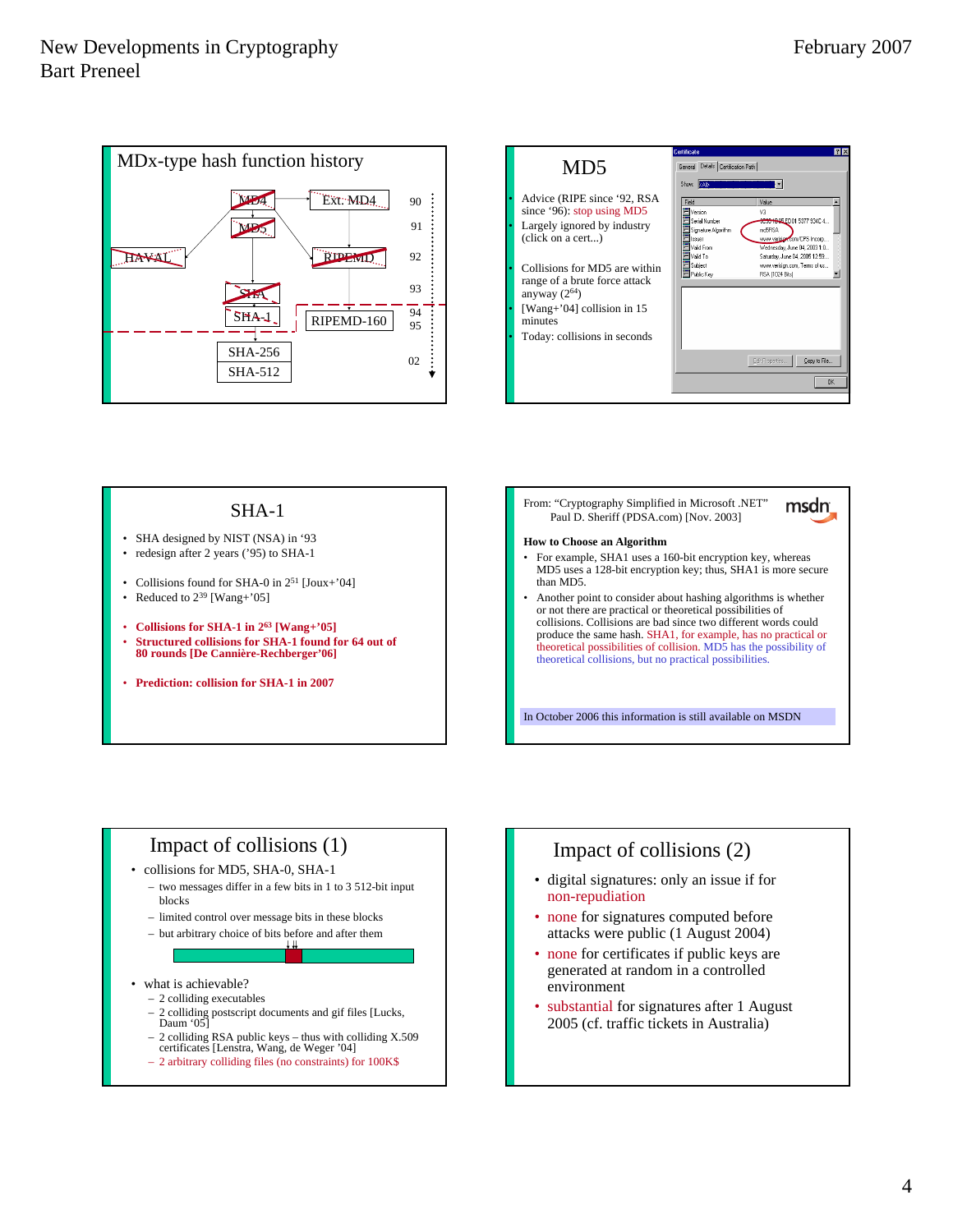### Other properties?

- 2<sup>nd</sup> preimage attack close to feasible for MD4; not a problem for MD5/SHA-1
- HMAC
	- HMAC-MD4 is broken
	- HMAC-MD5 is questionable
	- HMAC-SHA1 seems ok
- Many other issues have been identified with all our hash functions

### The future

- RIPEMD-160 seems more secure than SHA-1  $\odot$
- use more recent standards (slower)
	- SHA-256, SHA-512
	- Whirlpool
- Upgrading MD5 and SHA-1 in Internet protocols: – it doesn't work: algorithm flexibility is much harder than expected
- NIST will probably run an open competition from 2007 to 2011

## How to encrypt with RSA?

- Assume that the RSA problem is hard
- … so a fortiori we assume that factoring is hard
- How to encrypt with RSA?
	- Hint: ensure that the plaintext is mapped to a random element of [0,n-1] and then apply the RSA Encryption Permutation (RSAEP)

## How (not) to encrypt with RSA?

- Non-hybrid schemes
	- RSA-PKCS-1v1\_5 (RSA Laboratories, 1993)
	- RSA-OAEP (Bellare-Rogaway, 1994)
	- RSA-OAEP+ (Shoup, 2000)
	- RSA-SAEP (Johnson et al., 2001)
	- RSA-SAEP+ (Boneh, 2001)
- Hybrid schemes
	- RSA-KEM (Zheng-Seberry, 1992)
		- RSA-KEM-DEM (Shoup, 2001) • RSA-REACT (Okamoto-Pointcheval, 2001)
	- RSA-GEM (Coron et al., 2002)

## RSA PKCS-1v1\_5

- Introduced in 1993 in PKCS #1 v1.5
- *De facto* standard for RSA encryption and key transport
	- Appears in protocols such as TLS, S/MIME, ...

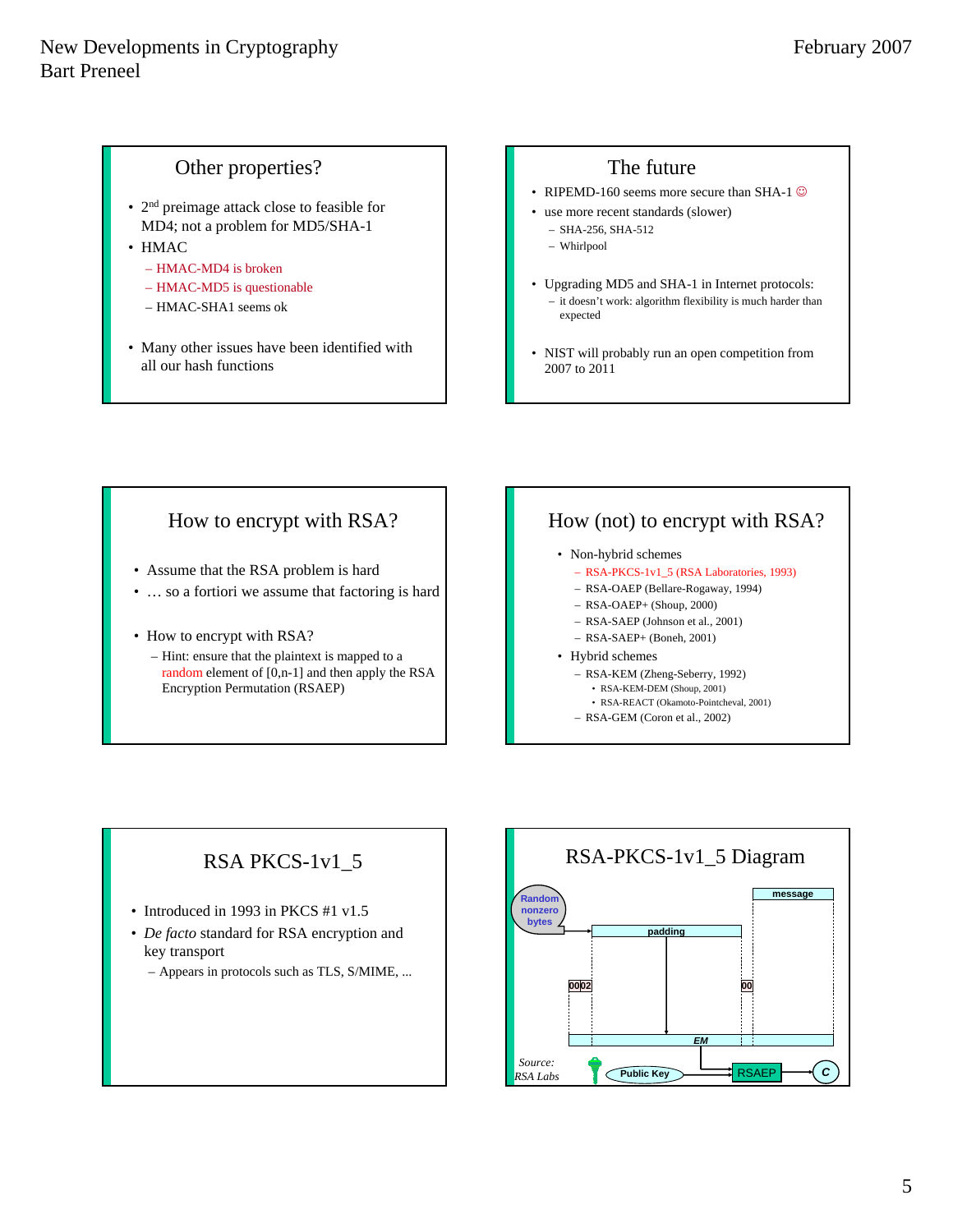## RSA-PKCS-1v1\_5 Cryptanalysis

- Low-exponent RSA when very long messages are encrypted [Coppersmith+ '96/Coron '00]
	- large parts of a plaintext is known or similar messages are encrypted with the same public key
- Chosen ciphertext attack [Bleichenbacher '98] – decryption oracle: ciphertext valid or not?
	- 1024-bit modulus: 1 million decryption queries
- These attacks are precluded by fixes in TLS

#### Bleichenbacher's attack

- Goal: decrypt c
	- choose random s,  $0 < s < n$
	- computer  $c' = c$  s<sup>e</sup> mod n
	- ask for decryption of c': m'
	- compute m as m'/s mod n
- but m' does not have the right format!
- idea: try many random choices for s:
	- if no error message is received, we know that  $2B < (m s \mod n) < 3B$
	- with  $B = 2^{8(k-2)}$  (k length in bytes of the modulus)

## RSA-OAEP

- designers: Bellare and Rogaway 1993
- enhancements by Johnson and Matyas in 1996 ("encoding parameters")
- already widely adopted in standards – IEEE P1363 draft
	- ANSI X9.44 draft
	- PKCS #1 v2.0 (PKCS #1 v2.1 draft)
	- ISO 18033-2 working draft 2000







- Improved chosen ciphertext attack [Manger, Crypto '01]
- requires a few thousand queries  $(1.1 \log_2 n)$
- opponent needs oracle that tells whether there is an error in the integer-to-byte conversion or in the OAEP decoding
- overall conclusion: RSA Inc. is no longer recommending the use of RSA-OAEP

if it's provable secure, it probably isn't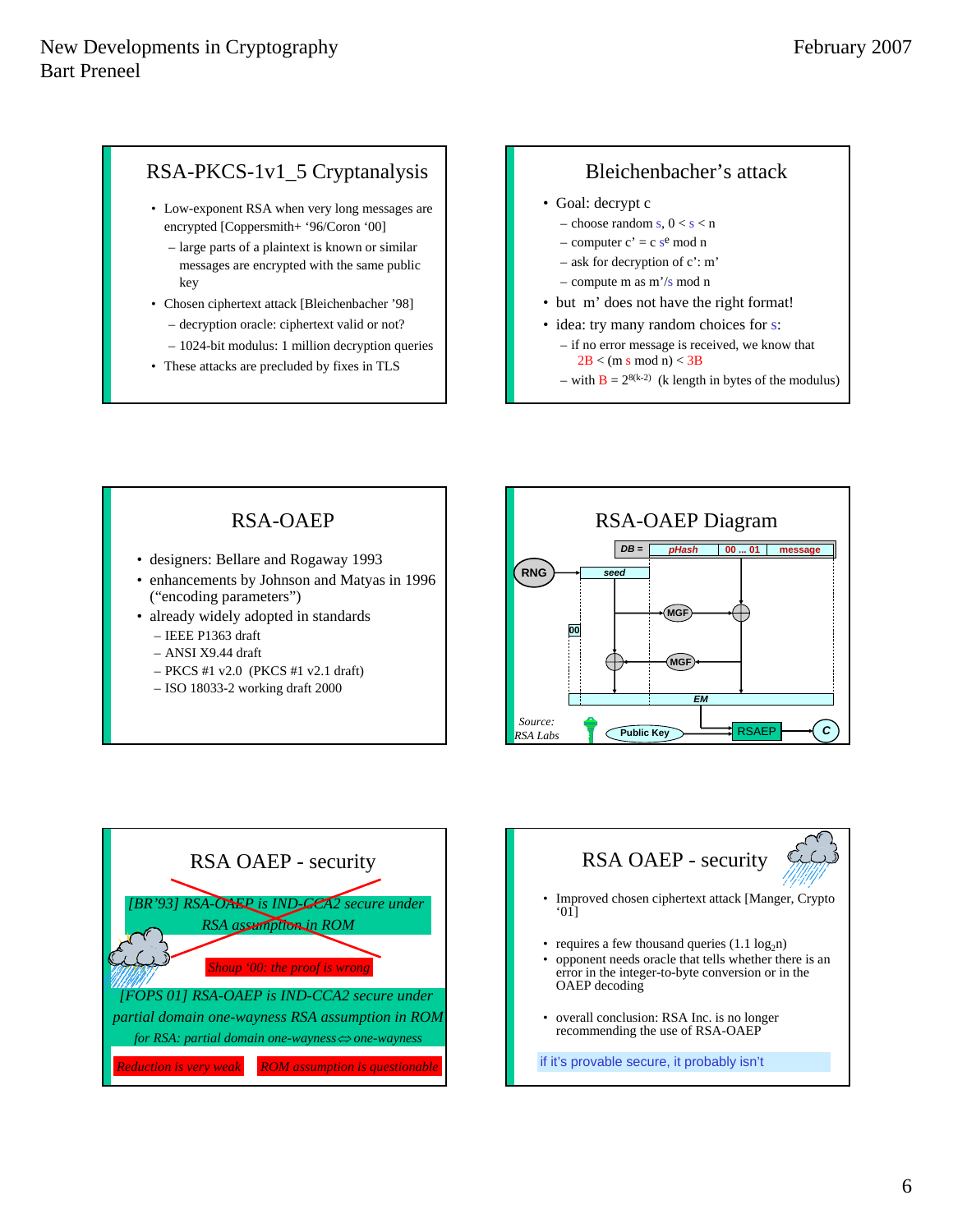#### How to encrypt with RSA

- RSA-KEM
	- encrypt 2 session keys with RSA
	- encrypt and MAC data with these 2 keys
- Recommended in NESSIE report (http://www.cryptonessie.org) and to be included in ISO 18033
- Similar problems for signatures: ISO 9796-1 broken, PKCS#1 v1.0 questionable



Attack on PKCS #1 v1.5 implementations (2) [Bleichenbacher06]

#### 00 01 ff … ff 00 HashID *H Magic*

#### • Fix

- Write proper verification code (but the signer cannot know which code the verifier will use)
- Use a public exponent that is at least 32 bits
- Upgrade finally to RSA-PSS

## Cryptographic algorithm selection

- Standards?
- Public domain versus proprietary
- Upgrades

#### Cryptographic standards

- Algorithms historically sensitive (e.g., GSM)
- Choices with little technical motivation (e.g., RC2 and MD2)
- Little or no coordination effort (even within IETF)
- Technically difficult

A.S. Tanenbaum: "The nice thing about standards is there's so many to choose from"

#### Major Standardization Bodies in Cryptography

#### • International

- ISO and ISO/IEC International Organization for Standardization **100 LTC1**
- ITU: International Telecommunications Union – IETF: Internet Engineering Task Force
- IEEE: Institute of Electrical and Electronic Engineers
- National
	- ANSI: American National Standards Institute
	- NIST: National Institute of Standards and Technology
- European
	- CEN: Comité Européen de Normalisation
	- ETSI: European Telecommunications Standards Institute
- Industry – PKCS, SECG
	- W3C, OASIS, Liberty Alliance, Wi-Fi Alliance, BioAPI, WS-Security, TCG
	- GP, PC/SC, Open Card Framework, Multos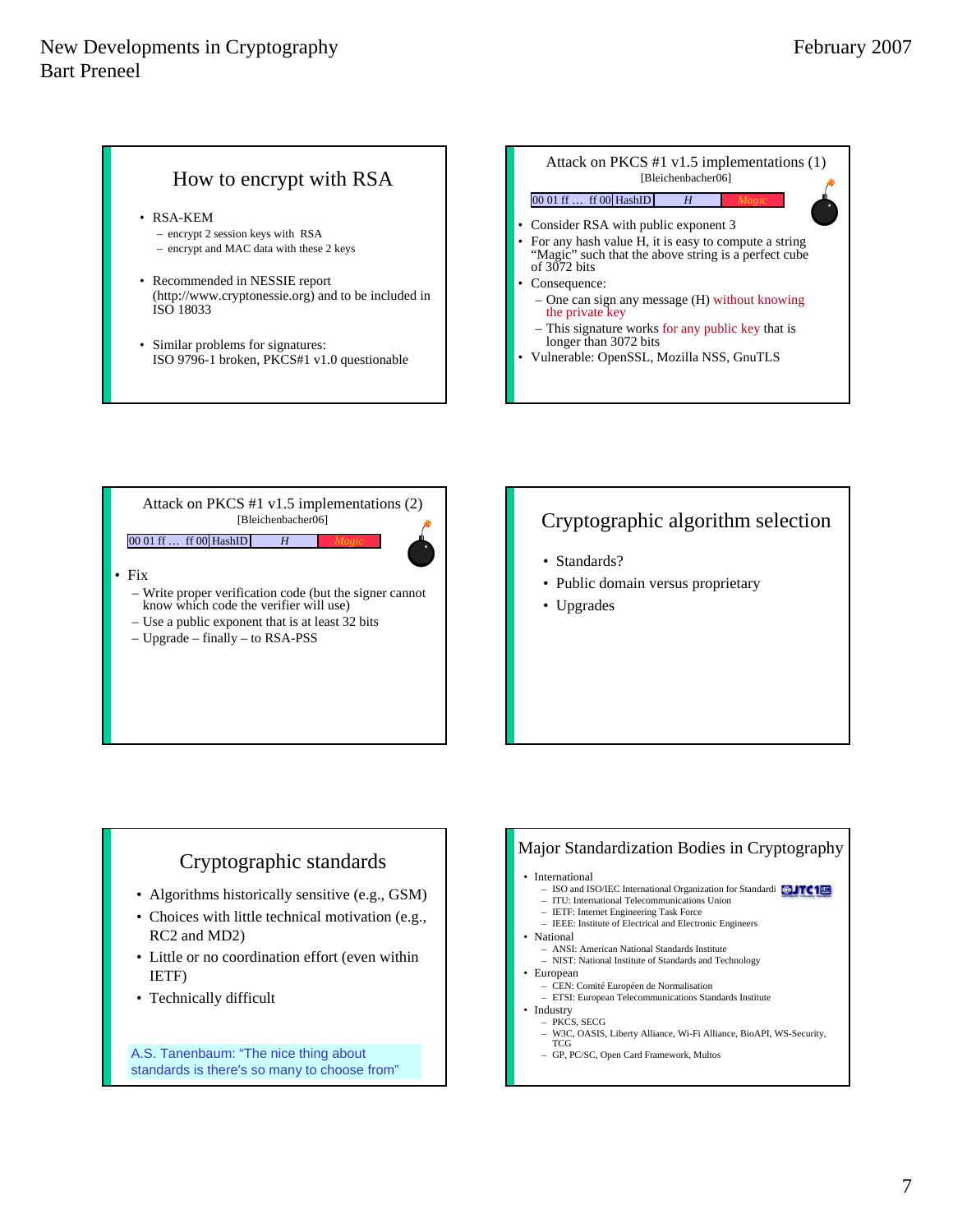#### Independent evaluation efforts

- NIST (US) (1997-2001): block cipher AES for FIPS 197 (http://csrc.nist.gov/CryptoToolkit/aes/)
- CRYPTREC (Japan) (2000-2003): cryptographic algorithms and protocols for government use in Japan (http://www.ipa.go.jp/security)
- EU-funded IST-NESSIE Project (2000-2003): new cryptographic primitives based on an open evaluation procedure (http://www.cryptonessie.org)
- ECRYPT eSTREAM (2004-2007): stream cipher competition

#### Proprietary/secret algorithms

- No "free" public evaluations
- Risk of snake oil
- Cost of (re)-evaluation very high
- No economy of scale in implementations
- Reverse engineering
- Fewer problems with rumors and "New York Times" attacks
- Extra reaction time if problems
- Fewer problems with implementation attacks
- Can use crypto for IPR and licensing

## Many insecure algorithms in use

- Do it yourself (snake oil)
- Export controls
- Increased computational power for attacks (64-bit keys are no longer adequate)
- Cryptanalysis progress including errors in proofs
- Upgrading is often too hard by design
	- cost issue
	- backward compatibility
	- version roll-back attacks

## Upgrade problem

- GSM: A5/3 takes a long time
- Bluetooth: E0 hardwired
- TCG: chip with fixed algorithms
- MD5 and SHA-1 widely used
- Negotiable algorithms in SSH, TLS, IPsec,…
- But even then these protocols have problems getting rid of MD5/SHA-1

Make sure that you do not use the same key with a weak and a strong variant (e.g. GSM A5/2 and A5/3)

## And the good news

- Many secure and free solutions available today: AES, RSA,…
- With some reasonable confidence in secure
- Cost of strong crypto decreasing except for "niche applications" (ambient intelligence)

In spite of all the problems, cryptography is certainly not the weakest link in our security chain

## What to use (generic solutions)

- Authenticated encryption mode (OCB, CWC, CCM, GCM) with 3-key 3-DES or AES
- Hash functions: SHA-512 or Whirlpool
- Public key encryption: RSA-KEM or ECIES
- Digital signatures: RSA-PSS or ECDSA
- Protocols: TLS, SSH, IKE(v2)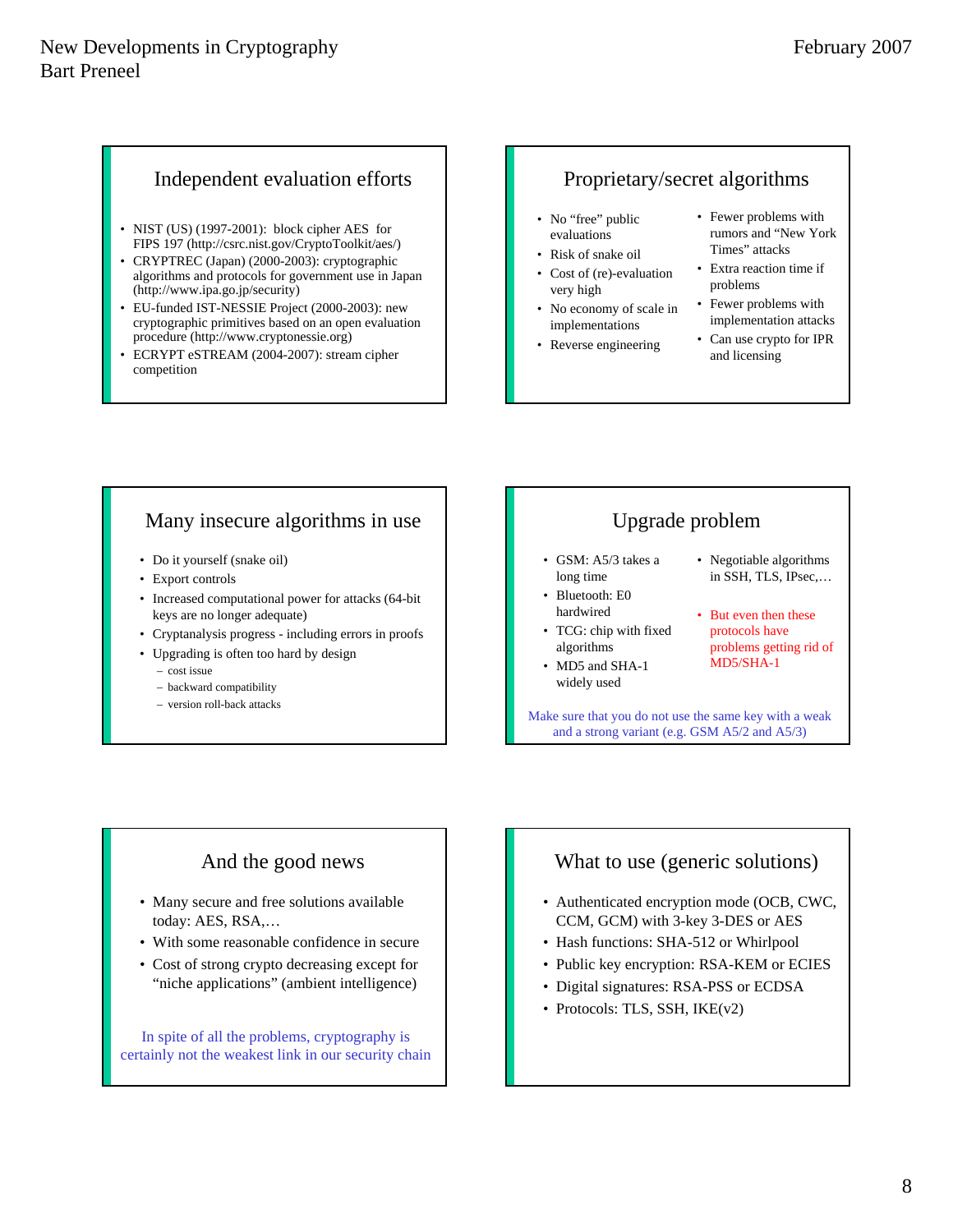### Secure implementations of cryptography

- Error messages and APIs (cf. supra)
- Side channels
	- Timing attacks
	- Power attacks
	- Acoustic attacks
	- Electromagnetic attacks
- Fault attacks



#### Software: constant time is crucial

- PIN verification
- Square and multiply for RSA
- Variable rotations in RC5 and RC6
- Swaps in RC4
- Problems with cache misses in ciphers with S-boxes such as DES and AES

## PIN verification

```
input (PIN_U[0..k-1],PIN[0..k-1])
i = 0:
while (i < k) do {
  if (PIN_U[i] != PIN[i]) return (0);i = i + 1;
  }
return(1);
```
Problem?

## Timing attack on RSA

• "square and multiply" algorithm

```
• exponent bits scanned from MSB to LSB (left to right)
```
**Example :**  $s = m^9 = m^{1001b}$ **init (MSB 1) s = m round 2 (bit 0) s = m2 round 1 (bit 0)**  $s = (m^2)^2 = m^4$ **round 0 (bit 1)**  $s = (m^4)^2$  \*  $m = m^9$ 

```
Let k = bitsize of d (say 1024)
```

```
Let s = m
```
For  $i = k-2$  down to 0

Let  $s = s *s$  mod n (SQUARE)

```
 If (bit i of d) is 1 then 
Let s = s*m \mod n (MULTIPLY)
 End if
```
End for

#### Cache attack on crypto algorithms with S-boxes (DES, AES,…)

- Cache misses influence execution time
- Uses HyperThreading to monitor the encrypting process in real time and observe its use of shared resources.
- [Tsunoo-Saito-Suzaki-Shigeri-Miyauchi 03] Cryptanalysis of DES implemented on computers with cache, CHES 2003, LNCS 2779, 62-76, 2003
- [Osvik-Shamir-Tromer 05] Cache Attacks and Countermeasures: the Case of AES, RSA CT 2006
- [Bernstein 05] Cache-timing attacks on AES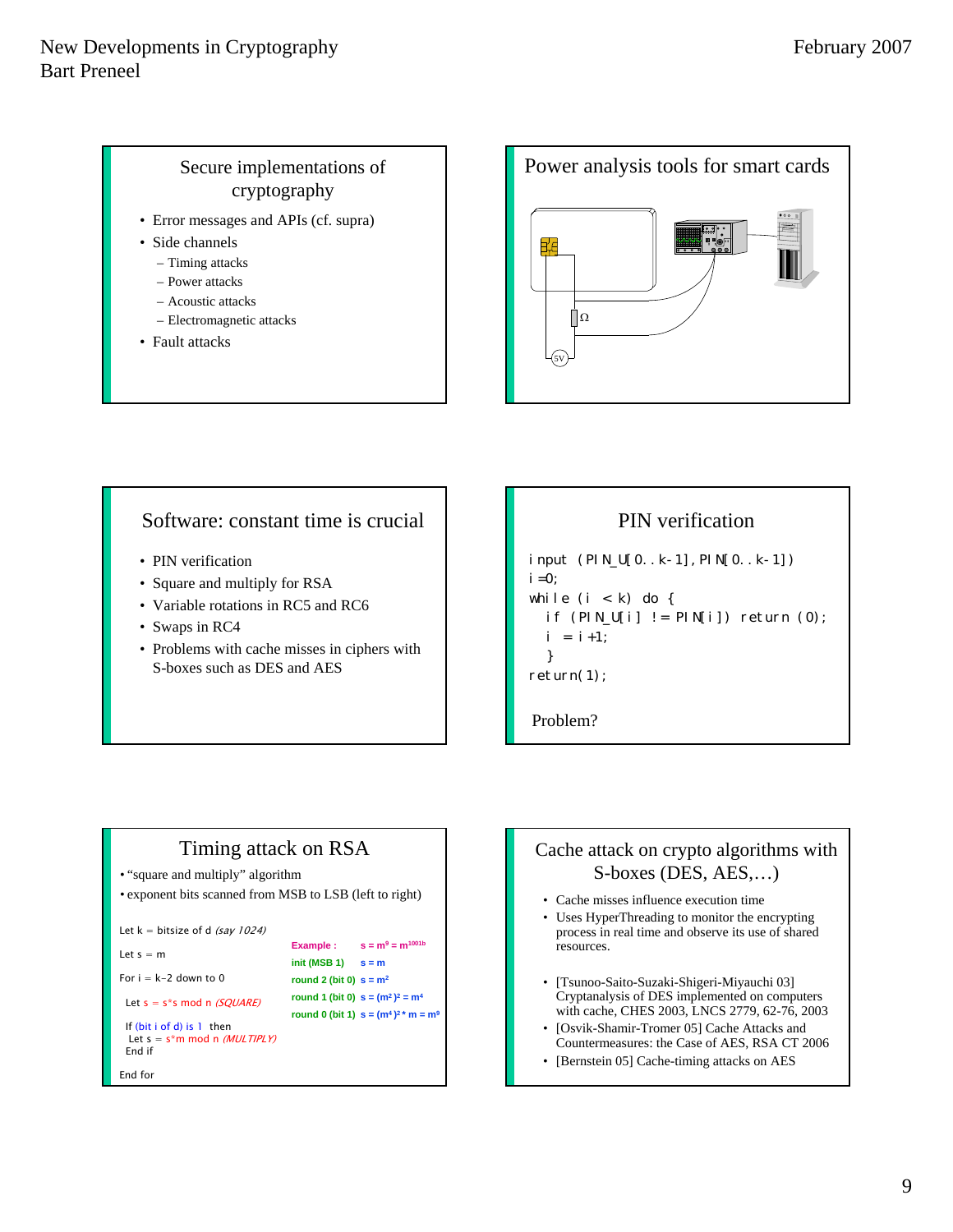#### Some crypto libraries

- **OpenSSL: http://www.openssl.org/**
- **Cryptlib:**
- **http://www.cs.auckland.ac.nz/~pgut001/cryptlib/**
- **SSLeay: http://www2.psy.uq.edu.au/~ftp/Crypto/** • **IAIK Java:**
- **http://jce.iaik.tugraz.at/products/index.php**
- **COSIC crypto library (contact B. Preneel)**
- **See also http://www.ssh.fi/support/cryptography/online\_r esources/practical.html**

#### Novel applications of cryptography

- Whitebox crypto
- SPAM fighting

#### Protection of software against whitebox attacks

- Software
	- Confidential information
	- Secret keys
	- Proprietary code
- Software and content distribution
- White-box setting
	- Complete accesss to implementation
	- Decompilation, reverse engineering, …

# Protection of software against whitebox attacks • "sandboxing" Walicic protect host against malware malicious hosts protect software against malicious hosts

## Techniques

- White-box cryptography • Extra input and output coding of encryption
- Code obfuscation

• Obfuscate code and program flow

- Other techniques:
	- Integrity checks + error detection
		- $\rightarrow$  Tamper resistant software (TRS)
	- Code encryption + 'on-the-fly' decryption

## White Box Cryptography

• Mathematical technique to hide keys in code

$$
\Xi_{\mathsf{K}}' = \boxed{\mathsf{G} \circ \boxed{\mathsf{E}_{\mathsf{K}}} \circ \mathsf{F}^{-1}}
$$

- *With:*
	- *EK* : encryption function, key *K*
	- *F* : arbitrary input coding
	- *G* : arbitrary output coding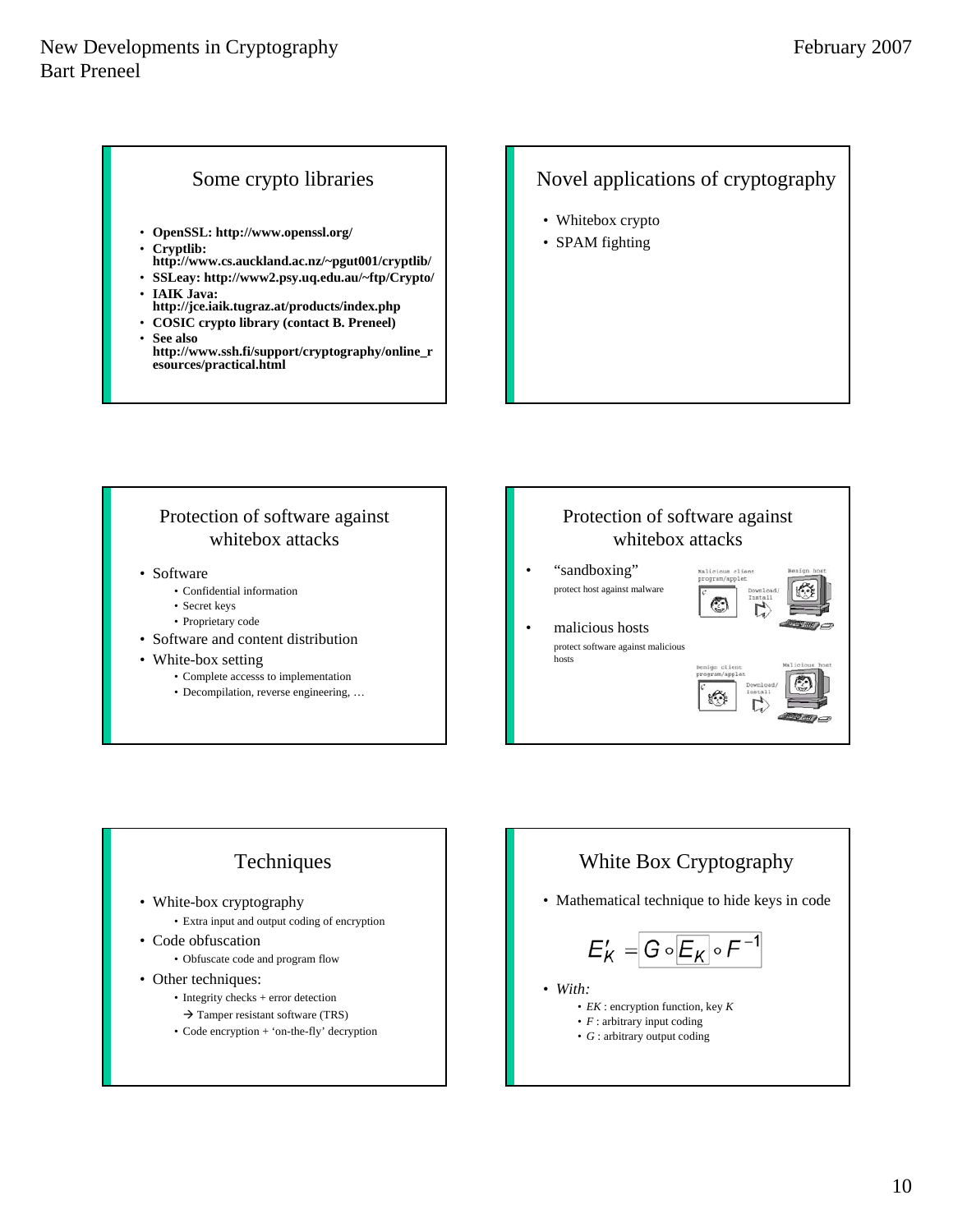## Pro and Cons

- Unique object code – Choose *F* and *G*
	- Integrate key
- Protect key – No function that computes  $E_K$  for an arbitrary key *K*
- Flexible
- Fast updates
- Increased memory
	- Tables for input and output coding and for function
	- Increased execution time
	- Security: very strong attack model
		- Trade-off with performance
	- Fast key update open problem



#### The SPAM problem: it is about economics, stupid

- list of  $10^{7}$ - $10^{8}$  "good" names
- cost per message:  $\sim 10^{-5} \in$  total cost 100-1000  $\in$
- hit ratio:  $10^{-6}$  to  $10^{-4}$ : 10-10000 responses
- Cost to society
	- Ruining e-mail as communication tool
	- Time and attention
	- ISP fees
	- Storage and bandwidth

## AND…

"The right to be left alone - the most comprehensive of rights, and the right most valued by civilized men."

**- Supreme Court Justice Louis Brandeis**

## Fighting SPAM

- Filtering
- Make sender pay
- Ephemeral email addresses
- Data/Sender Authentication

## Fighting SPAM (2)

- Filtering
	- Everyone: text-based
	- Brightmail: decoys; rules updates
	- Microsoft Research: (seeded) trainable filters
	- SpamCloud: collaborative filtering
	- SpamCop, Osirusoft, etc: IP addresses, proxies, …
- Make Sender Pay
	- Computation (CPU and/or memory)
	- **Human** attention
	- Cash, bonds, stamps (PennyBlack)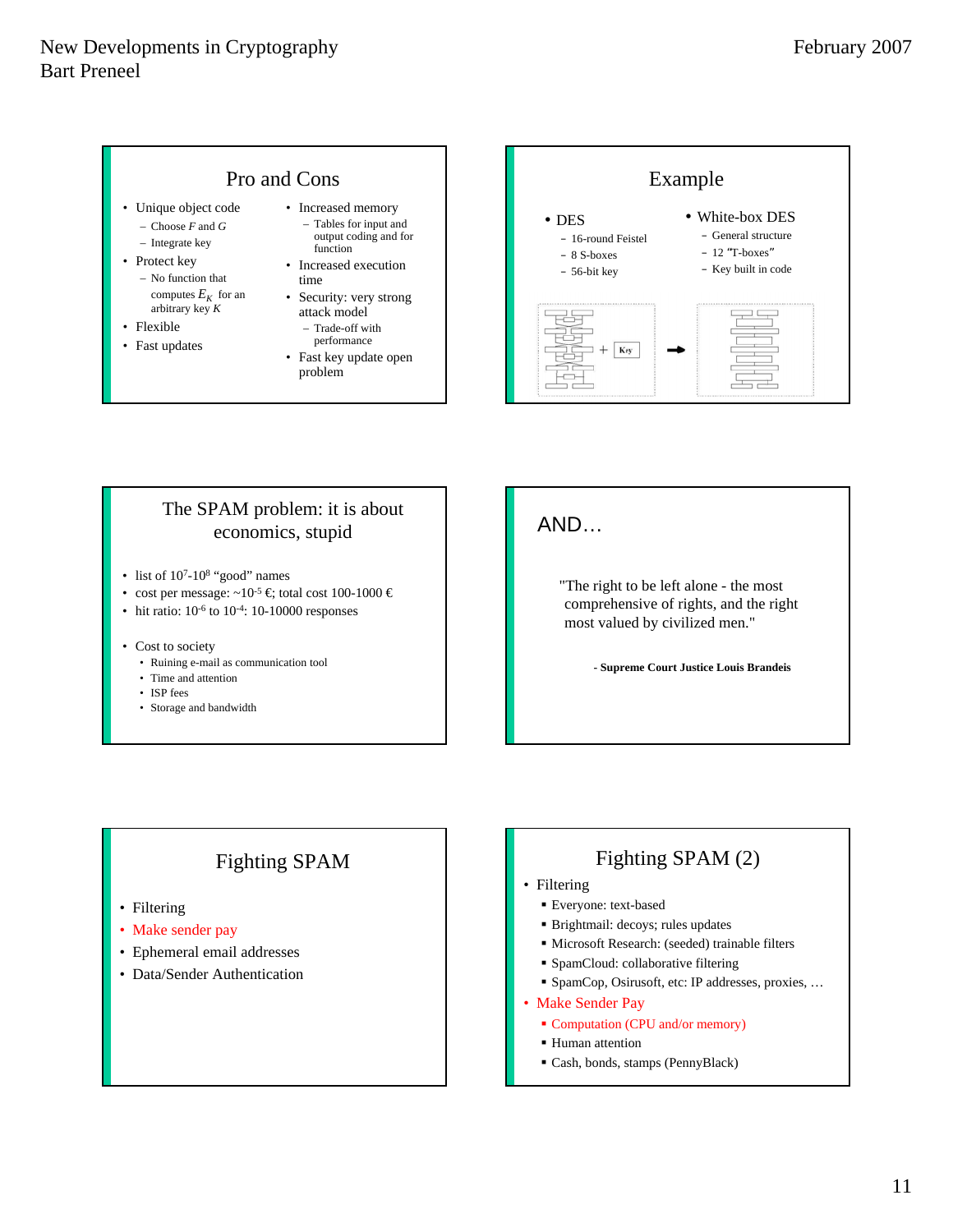## Fighting SPAM (3)

- Ephemeral e-mail addresses – E.g. SPA: Single Purpose Addresses
- Data/Sender authentication
	- Sign all emails
	- Sender Permitted From (SPF): whitelist mail senders
	- Sign domain names (Yahoo's DomainKeys)
	- Authenticated mail: AMTP (TLS)

Often bypass for friends on whitelist

## Filtering: limitations

- Still high cost if too late in the chain
- Spammers generate more sophisticated emails…
	- "Daphnia blue-crested fish cattle, darkorange fountain moss, beaverwood educating, eyeblinking advancing, dulltuned amazons...."
	- FWD: Many On Stocks. Vali/u/m + V1codin+ ; V|@GRa + /Xanax/ ; Pnter.m.in ? Som|a| muKPs

## Computational Approach

- If I don't know the sender:
	- Prove sender spent 10 seconds CPU time, – just for me, and just for this message
- Checking proof by receiver:
- automatically in the background – very efficient
- All unsolicited mail treated equally



## Economics

- 10 seconds CPU cost a few hundreds of a cent
- $(80,000 \text{ s/day}) / (10 \text{s/message}) = 8,000 \text{ msgs/day}$
- Hotmail's billion daily spams:
	- 125,000 CPUs
	- Up front capital cost just for hardware: \$150 million
- The spammers can't afford it.

## Cryptographic Puzzles

- Hard to compute;  $f(S,R,t,none)$  can't be amortized • lots of work for the sender
- Easy to check " $z = f(S,R,t,none)$ " • little work for receiver
- Parameterized to scale with Moore's Law • easy to exponentially increase computational cost, while barely increasing checking cost
- Can be based on (carefully) weakened signature schemes, hash collisions
- Can arrange a "shortcut" for post office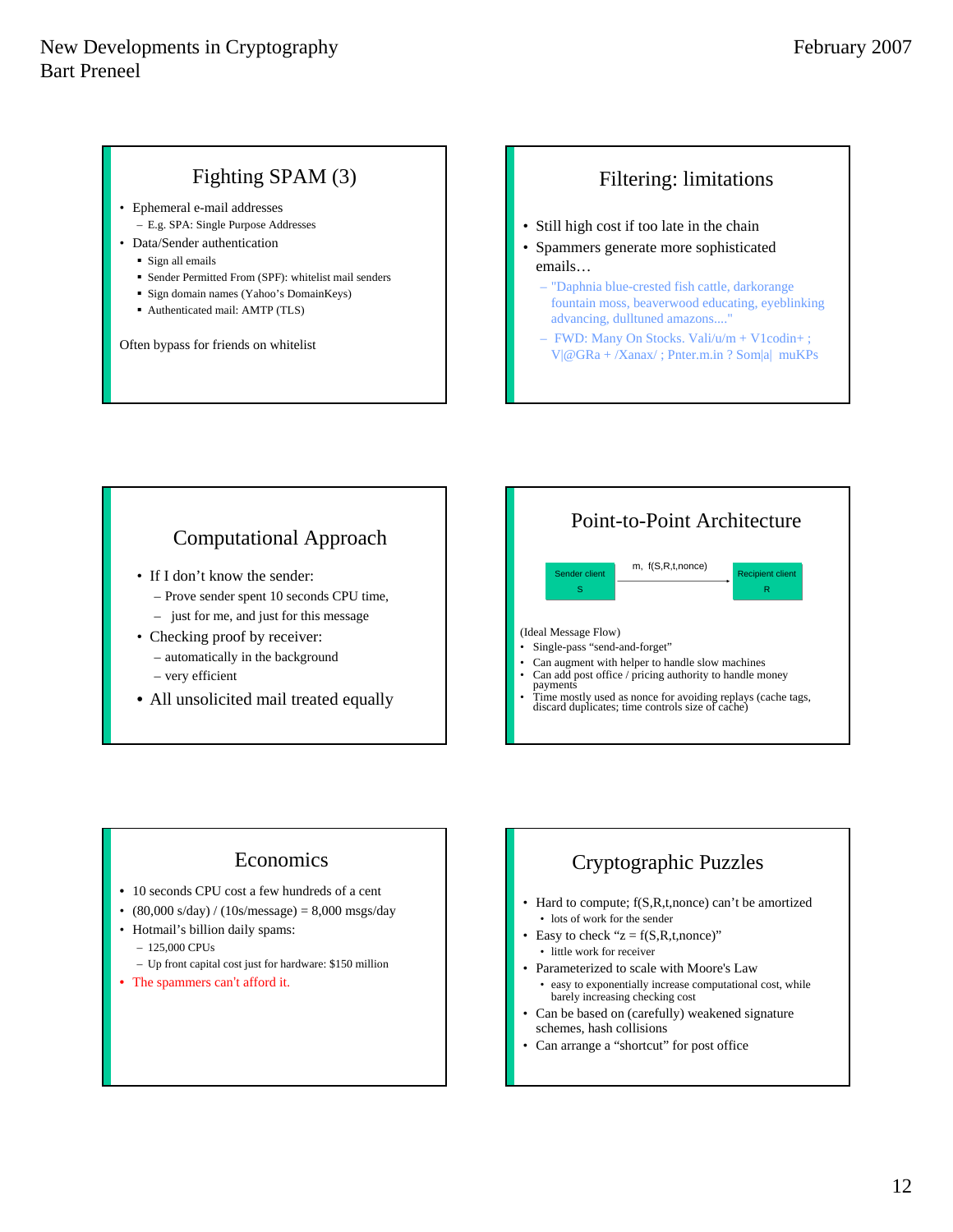#### Idea: replace CPU by memory

- CPU speeds vary widely across machines, but memory latencies vary much less (20-100 vs 2-6) 33 MHz PDA vs. 3 GHz PC
- design a puzzle leading to a large number of cache misses
- Concrete schemes: [ABMW02] and [DGN03]



#### Social Issues

- Who chooses f?
	- One global f? Who sets the price?
	- Autonomously chosen f's?
- How is f distributed (ultimately)?
	- Global f built into all mail clients? (1-pass)
	- Directory? Query-Response? (3-pass)

## Technical Issues

- Distribution lists
- Awkward introductory period – Old versions of mail programs; bounces
- Very slow/small-memory machines – Can implement "post office" (CPU), but:
	- Who gets to be the Post Office? Trust?
- Cache Thrashing (memory-bound)
- The Subverters or Zombies

## Conclusions: cryptography

- Can only move and simplify your problems
- Solid results, but still relying on a large number of unproven assumptions and beliefs
- Not the bottleneck or problem in most security systems
- *To paraphrase Laotse, you cannot create trust with cryptography, no matter how much cryptography you use -- Jon Callas.*

## Conclusions (2): cryptography

- Leave it to the experts
- Do not do this at home
- Make sure you can upgrade
- Implementing it correctly is hard
- Secure computation very challenging and promising: reduce trust in individual building blocks